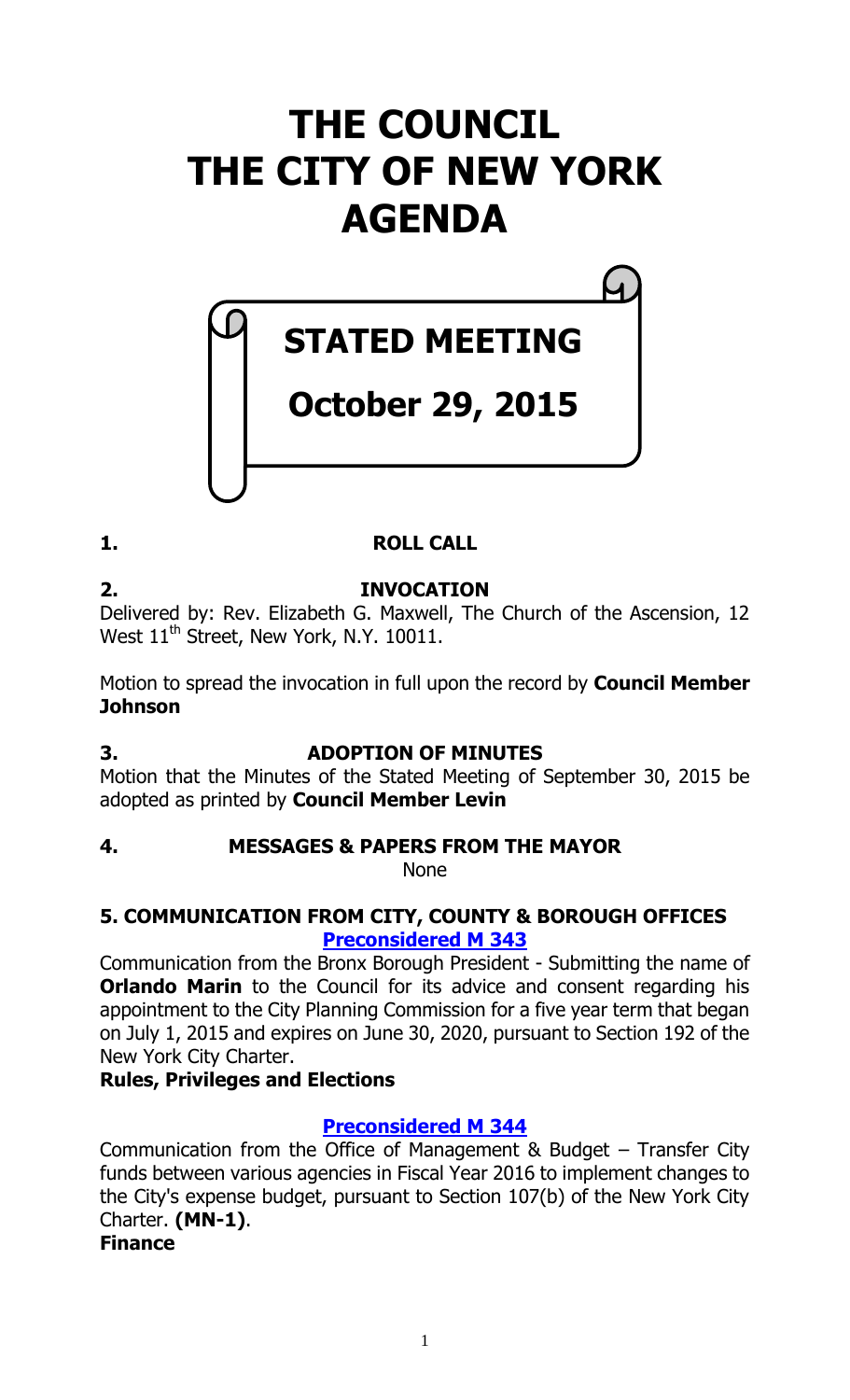# **6. PETITIONS & COMMUNICATIONS**

None

# **7. LAND USE CALL-UPS M [345](http://legistar.council.nyc.gov/LegislationDetail.aspx?ID=2505987&GUID=4667AEA5-6824-4779-A6E8-A76230E85E12&Options=ID|&Search=)**

By Council Member Johnson:

Pursuant to Rule 11.20(b) of the Council and §20-226 or §20-225 of the New York City Administrative Code, the Council resolves that the action of the Department of Consumer Affairs approving an unenclosed sidewalk café located at 270 6th Avenue, Borough of Manhattan, Community Board No. 2, Application No. **20165077 TCM** shall be subject to review by the Council.

# **Roll Call**

# **8. COMMUNICATION FROM THE SPEAKER**

- **9. DISCUSSION OF GENERAL ORDERS**
- **10. REPORT OF SPECIAL COMMITTEES**

None

# **11. REPORTS OF STANDING COMMITTEES Report of the Committee on Education**

# **[Int 644-B](http://legistar.council.nyc.gov/LegislationDetail.aspx?ID=2170477&GUID=2682A7A6-EE35-49F7-947A-4DC6FC69B2E2&Options=ID%7cText%7c&Search=0644)**

An Amended Local Law to amend the administrative code of the city of New York, in relation to requiring the department of education to report information on physical education in New York city schools.

# **Amended and Coupled on GO**

# **Report of the Committee on Finance [Preconsidered Res](http://legistar.council.nyc.gov/LegislationDetail.aspx?ID=2501853&GUID=7ABF3059-006C-483B-9A75-A7BAB17E126C&Options=ID%7c&Search=) 888**

Resolution approving the new designation and changes in the designation of certain organizations to receive funding in the Expense Budget. **Coupled on GO**

# **[Preconsidered M](http://legistar.council.nyc.gov/LegislationDetail.aspx?ID=2503839&GUID=03691933-B0A5-4FF5-894B-3BAEBD329231&Options=ID%7c&Search=) 344 & [Res 893](http://legistar.council.nyc.gov/LegislationDetail.aspx?ID=2506178&GUID=DC492558-C333-4948-BB5C-8B012747513E&Options=ID|&Search=)**

Communication from the Office of Management & Budget – Transfer City funds between various agencies in Fiscal Year 2016 to implement changes to the City's expense budget, pursuant to Section 107(b) of the New York City Charter. **(MN-1)**.

# **Coupled on GO**

# **[Preconsidered L.U.](http://legistar.council.nyc.gov/LegislationDetail.aspx?ID=2501854&GUID=109C3ABE-3D11-44C2-B0A1-C278C603EA65&Options=ID|&Search=) 295 & [Res 894](http://legistar.council.nyc.gov/LegislationDetail.aspx?ID=2506173&GUID=7D6C122E-AC64-41BE-A7A8-7429F5F0E25D&Options=ID|&Search=)**

French Apartments, Block 753, Lot 56; Manhattan, Community District No. 4, Council District No. 3.

# **Coupled on GO**

# **[Preconsidered L.U.](http://legistar.council.nyc.gov/LegislationDetail.aspx?ID=2501855&GUID=DEE17A7E-4CD6-4990-9239-10A33F45A356&Options=ID|&Search=) 296 & [Res 895](http://legistar.council.nyc.gov/LegislationDetail.aspx?ID=2506174&GUID=C8BE521B-3459-4A06-A3F3-64E594C365F4&Options=ID|&Search=)**

John Paul II Apartments, Block 2026, Lot 33; Manhattan, Community District No. 10, Council District No. 9. **Coupled on GO**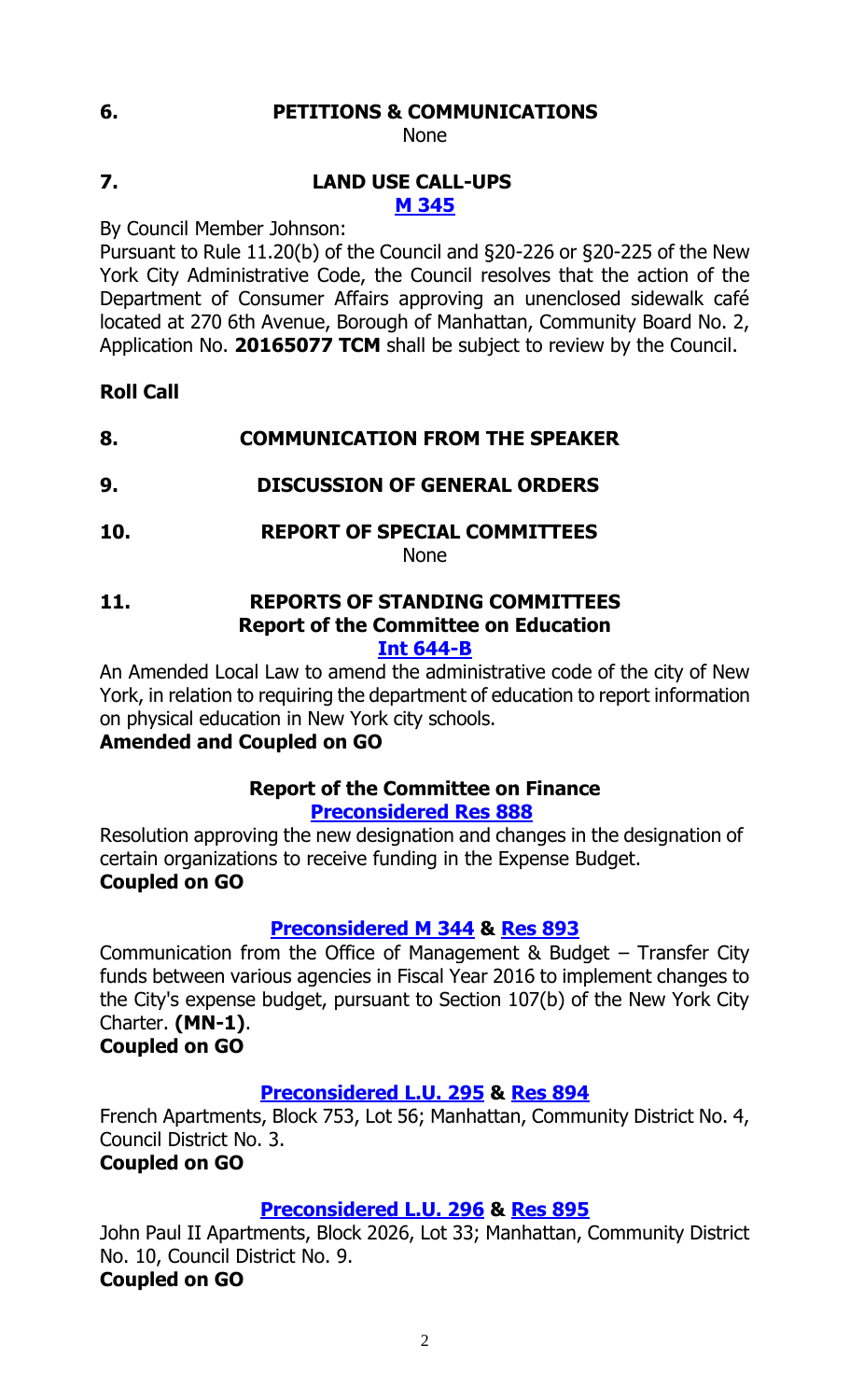# **[Preconsidered L.U.](http://legistar.council.nyc.gov/LegislationDetail.aspx?ID=2501856&GUID=9AC31C84-2C5E-4272-BACF-C3B11FCAE245&Options=ID|&Search=) 297 & [Res 896](http://legistar.council.nyc.gov/LegislationDetail.aspx?ID=2506175&GUID=4C3C0EB4-8C93-41F5-BCF0-C889FBC39A39&Options=ID|&Search=)**

Ahi Ezer Apartments, Block 6682, Lot 45 and Block 6683, Lot 52; Brooklyn, Community District No. 15, Council District No. 47. **Coupled on GO**

#### **[Preconsidered L.U.](http://legistar.council.nyc.gov/LegislationDetail.aspx?ID=2503000&GUID=2EE4309E-0DDB-42DA-BACA-72FFEC75EB85&Options=ID%7c&Search=) 298 & [Res 897](http://legistar.council.nyc.gov/LegislationDetail.aspx?ID=2506177&GUID=6A4256E0-1F15-44E8-BD44-B26D8DD591A2&Options=ID|&Search=)**

Central Harlem Mutual Housing Association, Block 1391, Lot 39; Brooklyn, Community District No. 8, Council District No. 41. **Coupled on GO**

#### **Report of the Committee on Land Use [L.U. 288](http://legistar.council.nyc.gov/LegislationDetail.aspx?ID=2484756&GUID=41AD24B4-227E-43D8-97B6-B483F29C6E25&Options=ID%7c&Search=) & [Res](http://legistar.council.nyc.gov/LegislationDetail.aspx?ID=2501816&GUID=BBAE9DF2-7E31-49B3-AAEC-378CB4583EA0&Options=ID|&Search=) 898**

Application No. **C 150447 ZSR** submitted by New York Wheel LLC pursuant to Sections 197-c and 201 of the New York City Charter for the grant of a special permit pursuant to Section 128-61 of the Zoning Resolution to allow the modification of a development plan for an observation wheel, accessory parking terminal, a public parking garage with a maximum of 950 spaces, and an improvement plan for a waterfront esplanade on property located at Parcel 1 of the North Waterfront Subdistrict (Block 2, Lots 22, 9018, 18 and part of Lot 20) Borough of Staten Island, Community Board 1, Council District 49. This application is subject to review and action by the Land Use Committee only if appealed to the Council pursuant to Charter Section 197-d(b)(2) or called up by vote of the Council pursuant to Charter Section 197-d(b)(3).

#### **Coupled on GO**

#### **[L.U. 289](http://legistar.council.nyc.gov/LegislationDetail.aspx?ID=2484758&GUID=3B05C90B-F462-458E-A9DA-3920C93535AF&Options=ID|&Search=) & [Res](http://legistar.council.nyc.gov/LegislationDetail.aspx?ID=2501817&GUID=3F906F5A-C20B-455E-AF80-2CF31501BC1E&Options=ID|&Search=) 899**

Application No. **M 780389(B) ZSK** submitted by Hamilton Plaza Associates pursuant to a previously approved restrictive declaration for the modification of the restrictive declaration to allow for the change of use and enlargement of the third floor of an existing four story building located at 1-37 12th Street (Block 1007, Lot 172; Block 1025, Lots 1, 16, 18, 20, and 200) Borough of Brooklyn, Community Board 6, Council District 39.

# **Approved with Modifications and Coupled on GO**

# **[L.U. 293](http://legistar.council.nyc.gov/LegislationDetail.aspx?ID=2484762&GUID=9F332339-D228-4F2E-9199-33BFAB0ACED8&Options=ID|&Search=) & [Res](http://legistar.council.nyc.gov/LegislationDetail.aspx?ID=2501818&GUID=54A94E56-D43D-4061-BE6B-39B09321137E&Options=ID|&Search=) 900**

Application No. **20165172 HAX** submitted by the New York City Department of Housing Preservation and Development for a real property tax exemption pursuant to Section 577 of the Private Housing Finance Law, for properties located on Block 2728, Lots 16 and 19, Block 2745, Lot 36, Block 2752, Lot 17, Block 2754, Lot 69, Block 2974, Lot 22, and Block 2979, Lot 2, Borough of the Bronx, Community Boards 3, Council District 17.

# **Coupled on GO**

# **[L.U. 294](http://legistar.council.nyc.gov/LegislationDetail.aspx?ID=2484763&GUID=98E667B0-6BE2-48A9-94B5-68E4D6F9E4FF&Options=ID|&Search=) & [Res](http://legistar.council.nyc.gov/LegislationDetail.aspx?ID=2501819&GUID=73BFC2D5-4554-4B63-BB44-6B1522987583&Options=ID%7c&Search=) 901**

Application No. **C 150358 HAK** submitted by the New York City Department of Housing Preservation and Development pursuant to Article 16 of the General Municipal Law and Section 197-c of the New York City Charter for an Urban Development Action Area designation and project approval and disposition of city-owned property at 337 Berry Street and 99/101 South 5th Street (Block 2443, Lots 6, 37, and 41), Borough of Brooklyn, Community Board 1, Council District 34.

# **Coupled on GO**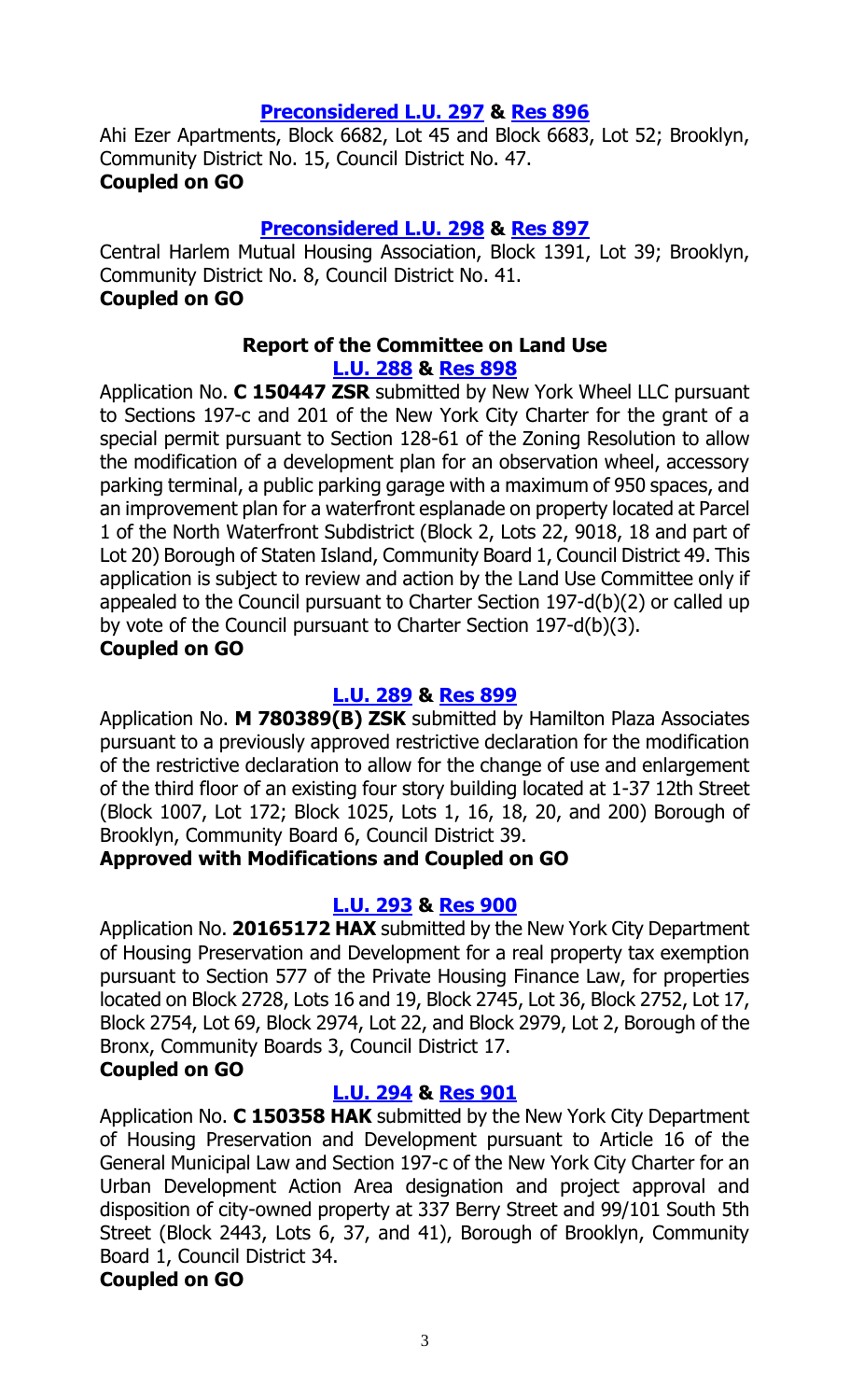# **Report of the Committee on Rules, Privileges and Elections**

# **[Preconsidered M](http://legistar.council.nyc.gov/LegislationDetail.aspx?ID=2499615&GUID=2BE086D9-DD69-4ADA-861C-1D3FA6896C6F&Options=ID|&Search=) 343**

Report of the Committee on Rules, Privileges and Elections approving the re-appointment of

#### **Orlando Marin**

#### As a member of the New York City Planning Commission

The Committee on Rules, Privileges and Elections respectfully reports:

Pursuant to pursuant to § 192 of the *New York City Charter*, the Committee on Rules, Privileges and Elections, hereby approves the reappointment by the Bronx Borough President of Orlando Marin as a member of the New York City Planning Commission to serve for the remainder a five-year term that will expire on June 30, 2020.

This matter was referred to the Committee on October 28, 2015.

#### **Res [902](http://legistar.council.nyc.gov/LegislationDetail.aspx?ID=2506170&GUID=EB25831F-E347-4E28-8583-D18F0E292BEF&Options=ID|&Search=)**

# **RESOLUTION APPROVING THE RE-APPOINTMENT BY THE BRONX BOROUGH PRESIDENT OF ORLANDO MARIN AS A MEMBER OF THE NEW YORK CITY PLANNING COMMISSION**

By Council Member Lander:

RESOLVED, that pursuant to  $\S$  192 of the *New York City Charter*, the Council does hereby approve the re-appointment of Orlando Marin as a candidate for re-appointment by the Bronx Borough President as a member of the New York City Planning Commission to serve for the remainder of a fiveyear term that will expire on June 30, 2020.

# **COUPLED ON GO**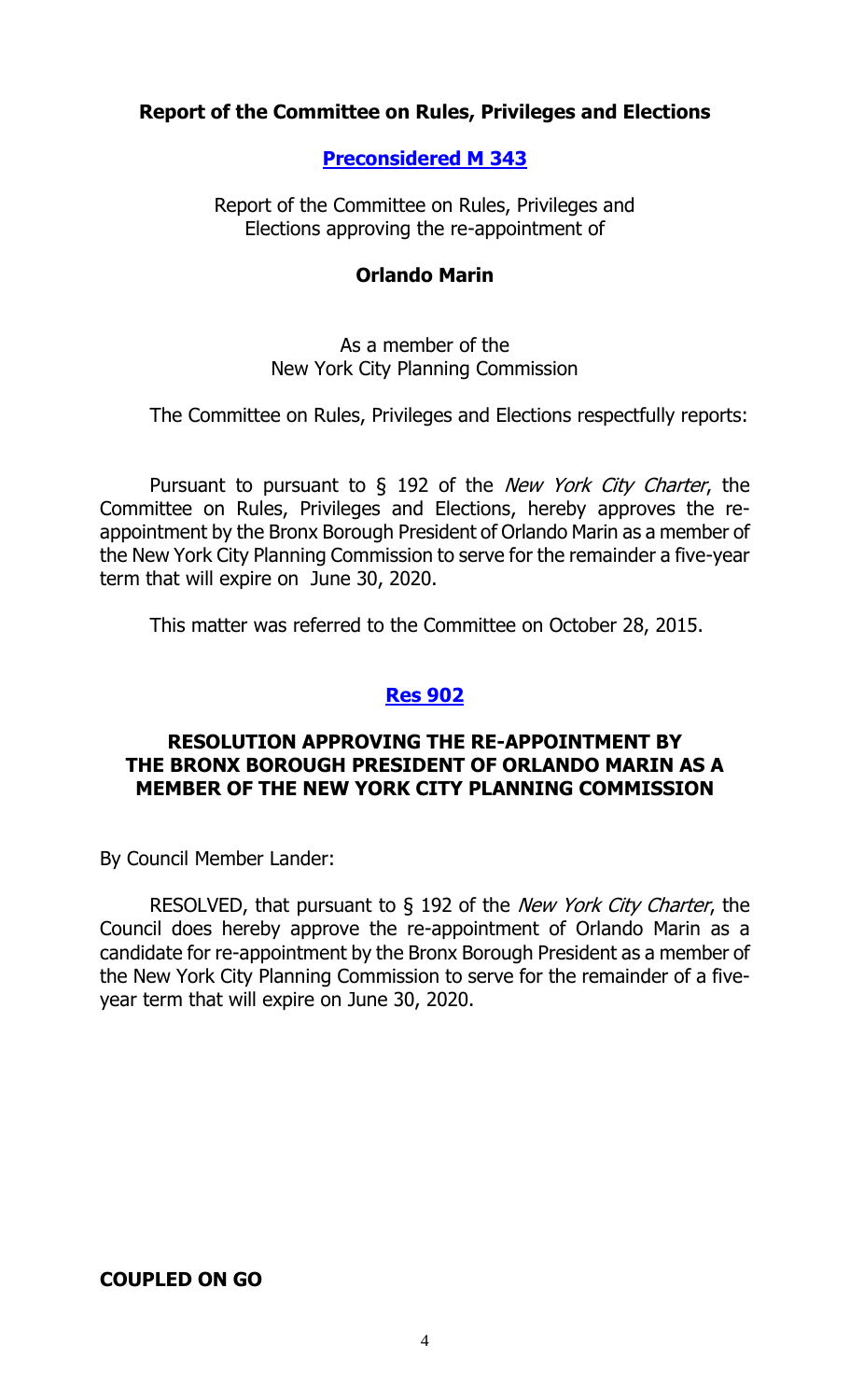#### **Report of the Committee on Transportation [Int 210-A](http://legistar.council.nyc.gov/LegislationDetail.aspx?ID=1687959&GUID=3FF09CCF-9E91-42C9-BC7E-FF1424902BB5&Options=ID|&Search=0210)**

An Amended Local Law to amend the administrative code of the city of New York, in relation to requiring the compilation of bike share usage data. **Amended and Coupled on GO**

# **[Int 225-A](http://legistar.council.nyc.gov/LegislationDetail.aspx?ID=1687997&GUID=ED49B9D3-043B-451C-A46C-C907DD1343A3&Options=ID|&Search=0225)**

An Amended Local Law to amend the administrative code of the city of New York, in relation to bike share financial reporting. **Amended and Coupled on GO**

# **12. GENERAL ORDER CALENDAR**

Commissioner of Deeds **Coupled on GO**

# **COUPLED ON GENERAL ORDER CALENDAR Education**

**[Int 644-B](http://legistar.council.nyc.gov/LegislationDetail.aspx?ID=2170477&GUID=2682A7A6-EE35-49F7-947A-4DC6FC69B2E2&Options=ID%7cText%7c&Search=0644)** - Physical education in New York city schools. **A and GO**

# **Finance**

**[Preconsidered Res](http://legistar.council.nyc.gov/LegislationDetail.aspx?ID=2501853&GUID=7ABF3059-006C-483B-9A75-A7BAB17E126C&Options=ID%7c&Search=) 888 -** New and changed designations of certain organizations to receive funding.

**GO**

**[Preconsidered M](http://legistar.council.nyc.gov/LegislationDetail.aspx?ID=2503839&GUID=03691933-B0A5-4FF5-894B-3BAEBD329231&Options=ID%7c&Search=) 344 & [Res 893](http://legistar.council.nyc.gov/LegislationDetail.aspx?ID=2506178&GUID=DC492558-C333-4948-BB5C-8B012747513E&Options=ID|&Search=) -** Transfer City funds between various agencies in Fiscal Year 2016 to implement changes to the City's expense budget, pursuant to Section 107(b) of the New York City Charter. **(MN-1). GO**

**[Preconsidered L.U.](http://legistar.council.nyc.gov/LegislationDetail.aspx?ID=2501854&GUID=109C3ABE-3D11-44C2-B0A1-C278C603EA65&Options=ID|&Search=) 295 & [Res 894](http://legistar.council.nyc.gov/LegislationDetail.aspx?ID=2506173&GUID=7D6C122E-AC64-41BE-A7A8-7429F5F0E25D&Options=ID|&Search=) -** French Apartments, Manhattan, Community District No. 4, Council District No. 3.

**GO**

**[Preconsidered L.U.](http://legistar.council.nyc.gov/LegislationDetail.aspx?ID=2501855&GUID=DEE17A7E-4CD6-4990-9239-10A33F45A356&Options=ID|&Search=) 296 & [Res 895](http://legistar.council.nyc.gov/LegislationDetail.aspx?ID=2506174&GUID=C8BE521B-3459-4A06-A3F3-64E594C365F4&Options=ID|&Search=) -** John Paul II Apartments, Manhattan, Community District No. 10, Council District No. 9. **GO**

**[Preconsidered L.U.](http://legistar.council.nyc.gov/LegislationDetail.aspx?ID=2501856&GUID=9AC31C84-2C5E-4272-BACF-C3B11FCAE245&Options=ID|&Search=) 297 & [Res 896](http://legistar.council.nyc.gov/LegislationDetail.aspx?ID=2506175&GUID=4C3C0EB4-8C93-41F5-BCF0-C889FBC39A39&Options=ID|&Search=)** - Ahi Ezer Apartments, Brooklyn, Community District No. 15, Council District No. 47.

**GO**

**[Preconsidered L.U.](http://legistar.council.nyc.gov/LegislationDetail.aspx?ID=2503000&GUID=2EE4309E-0DDB-42DA-BACA-72FFEC75EB85&Options=ID%7c&Search=) 298 & [Res 897](http://legistar.council.nyc.gov/LegislationDetail.aspx?ID=2506177&GUID=6A4256E0-1F15-44E8-BD44-B26D8DD591A2&Options=ID|&Search=)** - Central Harlem Mutual Housing Association, Brooklyn, Community District No. 8, Council District No. 41. **GO**

# **Land Use**

**[L.U. 288](http://legistar.council.nyc.gov/LegislationDetail.aspx?ID=2484756&GUID=41AD24B4-227E-43D8-97B6-B483F29C6E25&Options=ID%7c&Search=) & [Res](http://legistar.council.nyc.gov/LegislationDetail.aspx?ID=2501816&GUID=BBAE9DF2-7E31-49B3-AAEC-378CB4583EA0&Options=ID|&Search=) 898 -** App. **C 150447 ZSR**, New York Wheel LLC, Zoning Resolution, Staten Island, Community Board 1, Council District 49. **GO**

**[L.U. 289](http://legistar.council.nyc.gov/LegislationDetail.aspx?ID=2484758&GUID=3B05C90B-F462-458E-A9DA-3920C93535AF&Options=ID|&Search=) & [Res](http://legistar.council.nyc.gov/LegislationDetail.aspx?ID=2501817&GUID=3F906F5A-C20B-455E-AF80-2CF31501BC1E&Options=ID|&Search=) 899 -** App. **M 780389(B) ZSK**, Hamilton Plaza Associates, Brooklyn, Community Board 6, Council District 39.

**A/M and GO**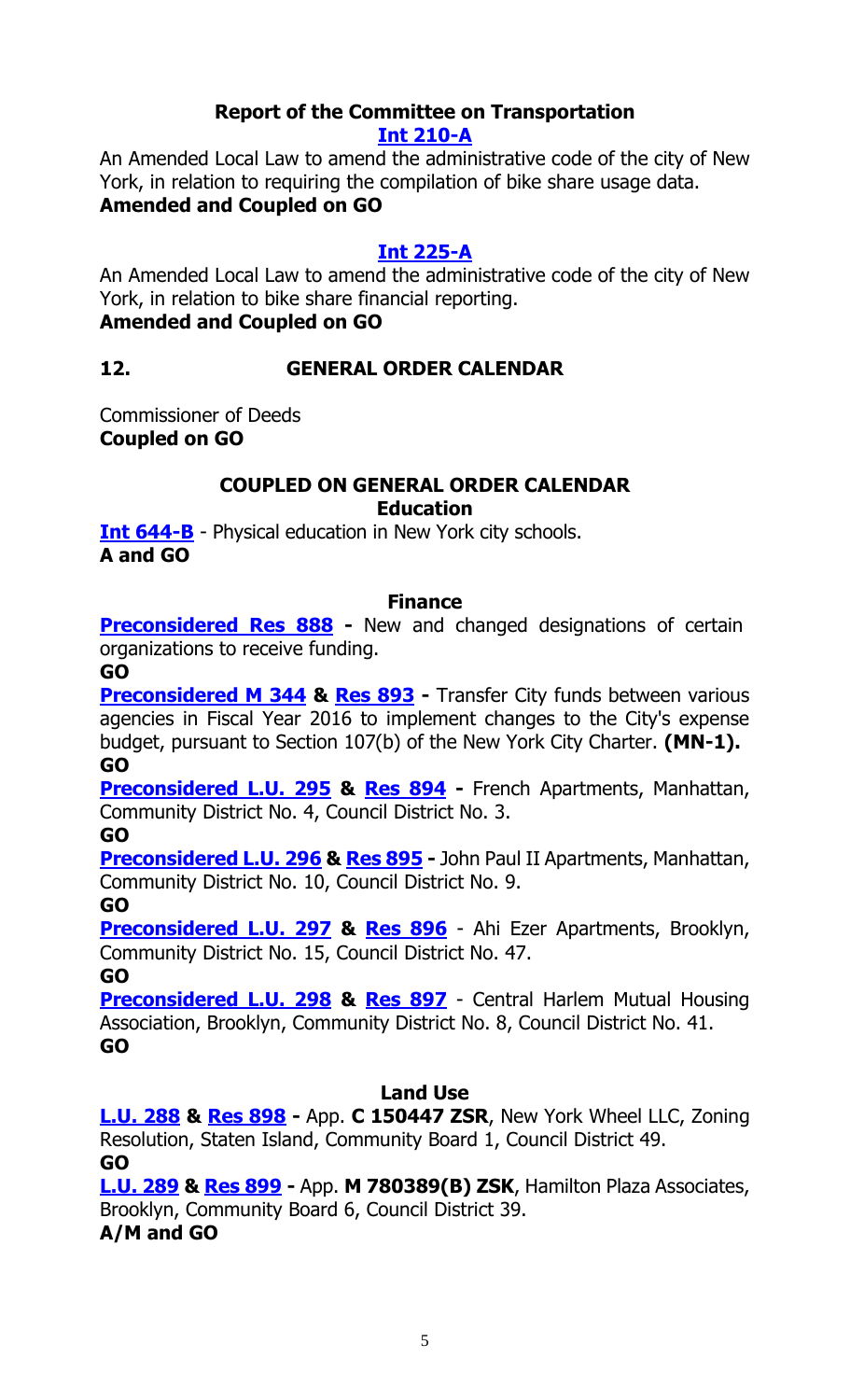# **[L.U. 293](http://legistar.council.nyc.gov/LegislationDetail.aspx?ID=2484762&GUID=9F332339-D228-4F2E-9199-33BFAB0ACED8&Options=ID|&Search=) & [Res](http://legistar.council.nyc.gov/LegislationDetail.aspx?ID=2501818&GUID=54A94E56-D43D-4061-BE6B-39B09321137E&Options=ID|&Search=) 900 -** App. **20165172 HAX**, Real Property Tax Exemption, Bronx, Community Boards 3, Council District 17.

**GO [L.U. 294](http://legistar.council.nyc.gov/LegislationDetail.aspx?ID=2484763&GUID=98E667B0-6BE2-48A9-94B5-68E4D6F9E4FF&Options=ID|&Search=) & [Res](http://legistar.council.nyc.gov/LegislationDetail.aspx?ID=2501819&GUID=73BFC2D5-4554-4B63-BB44-6B1522987583&Options=ID%7c&Search=) 901 -** App. **C 150358 HAK**, Urban Development Action Area, Brooklyn, Community Board 1, Council District 34. **GO**

# **Rules, Privileges and Elections**

**[Preconsidered M](http://legistar.council.nyc.gov/LegislationDetail.aspx?ID=2499615&GUID=2BE086D9-DD69-4ADA-861C-1D3FA6896C6F&Options=ID|&Search=) 343 & [Res 902](http://legistar.council.nyc.gov/LegislationDetail.aspx?ID=2506170&GUID=EB25831F-E347-4E28-8583-D18F0E292BEF&Options=ID|&Search=) - Orlando Marin -** As a member of the New York City Planning Commission.

**GO**

# **Transportation**

**[Int 210-A](http://legistar.council.nyc.gov/LegislationDetail.aspx?ID=1687959&GUID=3FF09CCF-9E91-42C9-BC7E-FF1424902BB5&Options=ID|&Search=0210)** - Bike share usage data. **A and GO [Int 225-A](http://legistar.council.nyc.gov/LegislationDetail.aspx?ID=1687997&GUID=ED49B9D3-043B-451C-A46C-C907DD1343A3&Options=ID|&Search=0225)** - Bike share financial reporting. **A and GO**

# **GENERAL ORDER CALENDAR**

Commissioner of Deeds **GO**

# **Roll Call**

**13. INTRODUCTION & READING OF BILLS** See Attached **14. DISCUSSION OF RESOLUTIONS 15. RESOLUTIONS** None

# **16. GENERAL DISCUSSION**

# **17. EXTENSION OF REMARKS**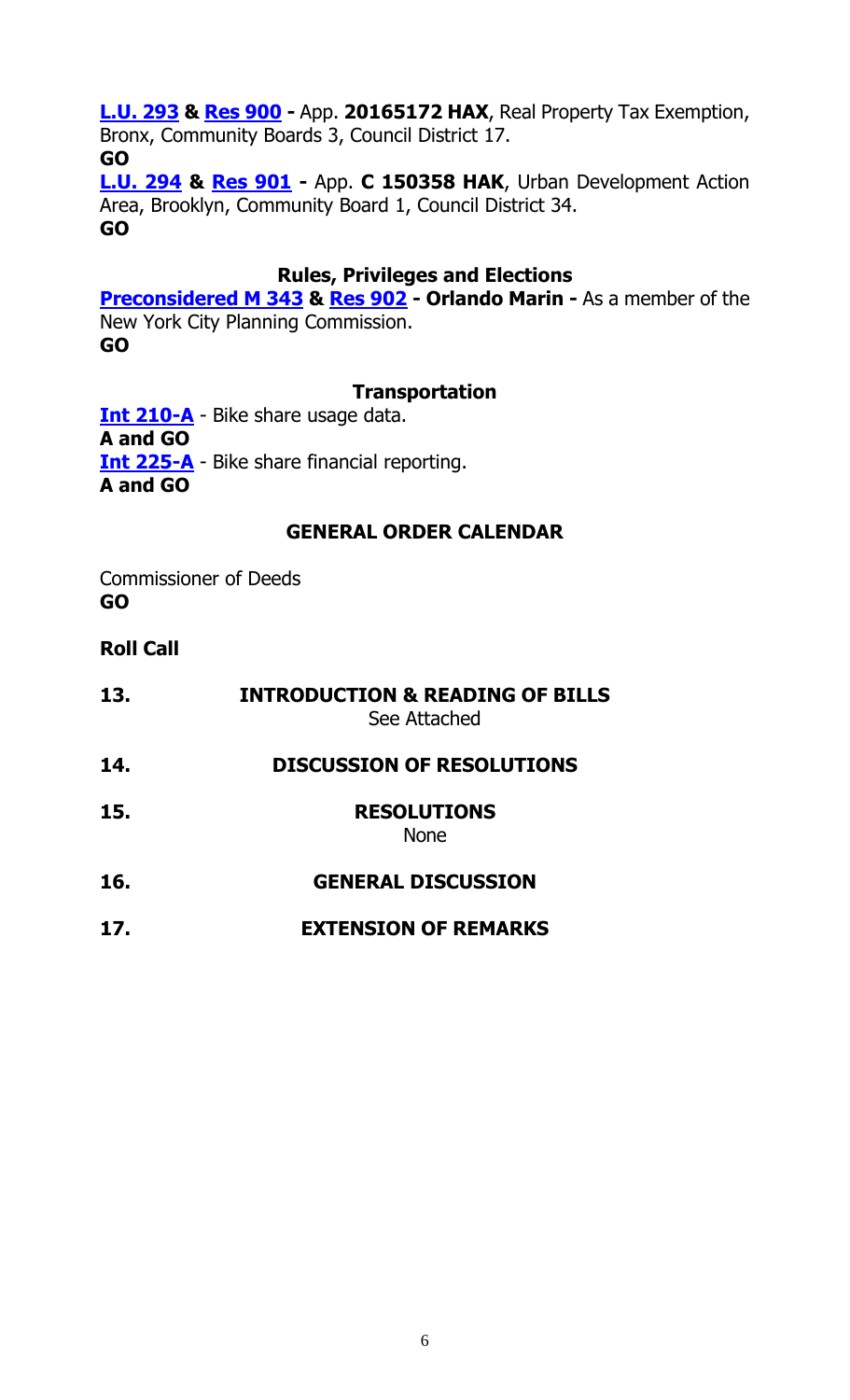#### **INTRODUCTION AND READING OF BILLS [Preconsidered Res 887](http://legistar.council.nyc.gov/LegislationDetail.aspx?ID=2503008&GUID=385D0BD5-4E2C-43B0-B686-E1875E95234D&Options=ID|&Search=)**

By Council Member Cabrera:

Resolution calling upon Congress to pass and the President to sign H.R.1321/S.1424, known as the "Microbead-Free Waters Act of 2015," which would amend the Federal Food, Drug and Cosmetic Act to prohibit the sale or distribution of cosmetics containing synthetic microbeads.

#### **Consumer Affairs**

#### **[Int 971](http://legistar.council.nyc.gov/LegislationDetail.aspx?ID=2505964&GUID=59E14F5E-1AFA-40B7-9A96-8FDD8169BE63&Options=ID|&Search=)**

By Council Member Chin, Van Bramer and Lander:

A Local Law to amend the administrative code of the city of New York, in relation to the availability of joint living-work quarters for artists.

#### **Housing and Buildings**

#### **[Int 972](http://legistar.council.nyc.gov/LegislationDetail.aspx?ID=2505965&GUID=7E042837-408C-4B84-95F8-04AD796A1F33&Options=ID|&Search=)**

By Council Member Espinal:

A Local Law to amend the administrative code of the city of New York, in relation to fire hydrant signage.

#### **Environmental Protection**

#### **[Preconsidered Res 888](http://legistar.council.nyc.gov/LegislationDetail.aspx?ID=2501853&GUID=7ABF3059-006C-483B-9A75-A7BAB17E126C&Options=ID%7c&Search=)**

By Council Member Ferreras-Copeland:

Resolution approving the new designation and changes in the designation of certain organizations to receive funding in the Expense Budget.

# **Finance**

# **[Preconsidered Res 889](http://legistar.council.nyc.gov/LegislationDetail.aspx?ID=2486169&GUID=9EA0B897-0EC2-4845-91E4-EEA20ABF223E&Options=ID|&Search=)**

By Council Members Garodnick and Cabrera:

Resolution calling upon the State Legislature to pass and the Governor to sign A.5896/S.3932, known as the "Microbead-free Waters Act," which would prohibit the sale of personal cosmetic products containing microbeads.

#### **Consumer Affairs**

#### **[Int 973](http://legistar.council.nyc.gov/LegislationDetail.aspx?ID=2505962&GUID=59303331-E18F-4637-8461-F95D78A549B5&Options=ID|&Search=)**

By Council Members Johnson, Chin, Constantinides, Cumbo, Espinal, Levin, Levine and Rose:

A Local Law to amend the New York city charter, in relation to establishing an office of comprehensive community health planning and an interagency coordinating council on health.

#### **Health**

#### **[Int 974](http://legistar.council.nyc.gov/LegislationDetail.aspx?ID=2505963&GUID=41944EB3-8FD1-4140-BCF1-16CEC8D42B62&Options=ID|&Search=)**

By Council Members Johnson, Chin, Constantinides, Cumbo, Espinal, Levin, Levine, Miller and Rose:

A Local Law to amend the administrative code of the city of New York, in relation to the creation of a health facilities map.

#### **Health**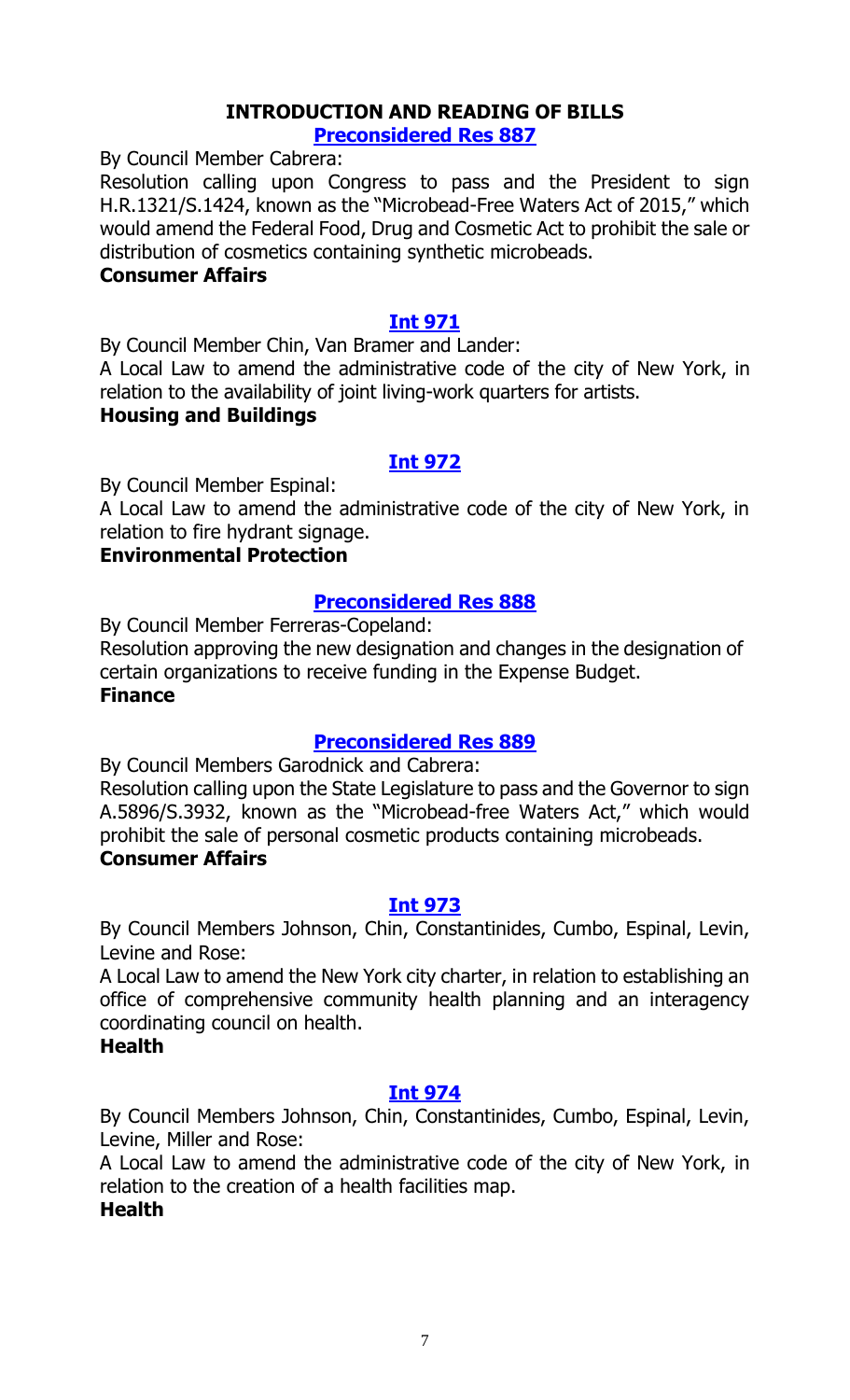#### **[Res 890](http://legistar.council.nyc.gov/LegislationDetail.aspx?ID=2506179&GUID=E8CEFB09-6355-4EB2-A0AA-DAAB16217519&Options=ID%7c&Search=)**

By Council Members Levine and Williams:

Resolution calling upon the New York State Legislature to pass and the Governor to sign A.329/S.554, to implement more foreign language instruction in elementary schools.

#### **Education**

# **[Int 975](http://legistar.council.nyc.gov/LegislationDetail.aspx?ID=2505961&GUID=3681BF40-CEBC-45B2-84DD-BF8D2D612D42&Options=ID|&Search=)**

By Council Member Maisel:

A Local Law to amend the administrative code of the city of New York, in relation to fines and civil penalties for failure to remove abandoned poles. **Transportation**

#### **[Res 891](http://legistar.council.nyc.gov/LegislationDetail.aspx?ID=2506151&GUID=9F61EBE5-45A4-4C94-87E3-D7B32F08EB80&Options=ID|&Search=)**

By Council Member Palma:

Resolution calling on the State Legislature to pass and the Governor to sign into law, A.1353/S.0813, the Homeless Protection Act, which designates certain offenses against homeless persons as hate crimes.

# **General Welfare**

#### **[Int 976](http://legistar.council.nyc.gov/LegislationDetail.aspx?ID=2505967&GUID=BA786596-D0F1-4694-B2D1-C75236BA7393&Options=ID|&Search=)**

By The Public Advocate (Ms. James):

A Local Law to amend the administrative code of the city of New York, in relation to requiring training for agency chief contracting officers and agency M/WBE officers and posting related information on the city's website.

# **Contracts**

# **[Int 977](http://legistar.council.nyc.gov/LegislationDetail.aspx?ID=2505960&GUID=7619A76A-C0CA-4D3F-973F-DDECE444A441&Options=ID|&Search=)**

By Council Member Richards:

A Local Law to amend the administrative code of the city of New York, in relation to banning smoking in city-financed housing. **Health**

#### **[Int 978](http://legistar.council.nyc.gov/LegislationDetail.aspx?ID=2505966&GUID=93D962FB-F0AB-440F-A552-DF89A63AA815&Options=ID|&Search=)**

By Council Members Torres, Constantinides, Mendez, Richards and Treyger: A Local Law to amend the administrative code of the city of New York, in relation to requiring licensure for mold abatement, assessment and remediation work and setting minimum standards for such work.

# **Consumer Affairs**

# **[Res 892](http://legistar.council.nyc.gov/LegislationDetail.aspx?ID=2506176&GUID=EF6721E3-E669-4E97-BBCE-ADBEF3D0811D&Options=ID|&Search=)**

By Council Member Vallone:

Resolution calling on the Federal Aviation Administration to amend the North Shore helicopter route to extend further west to cover Northeast Queens. **Environmental Protection**